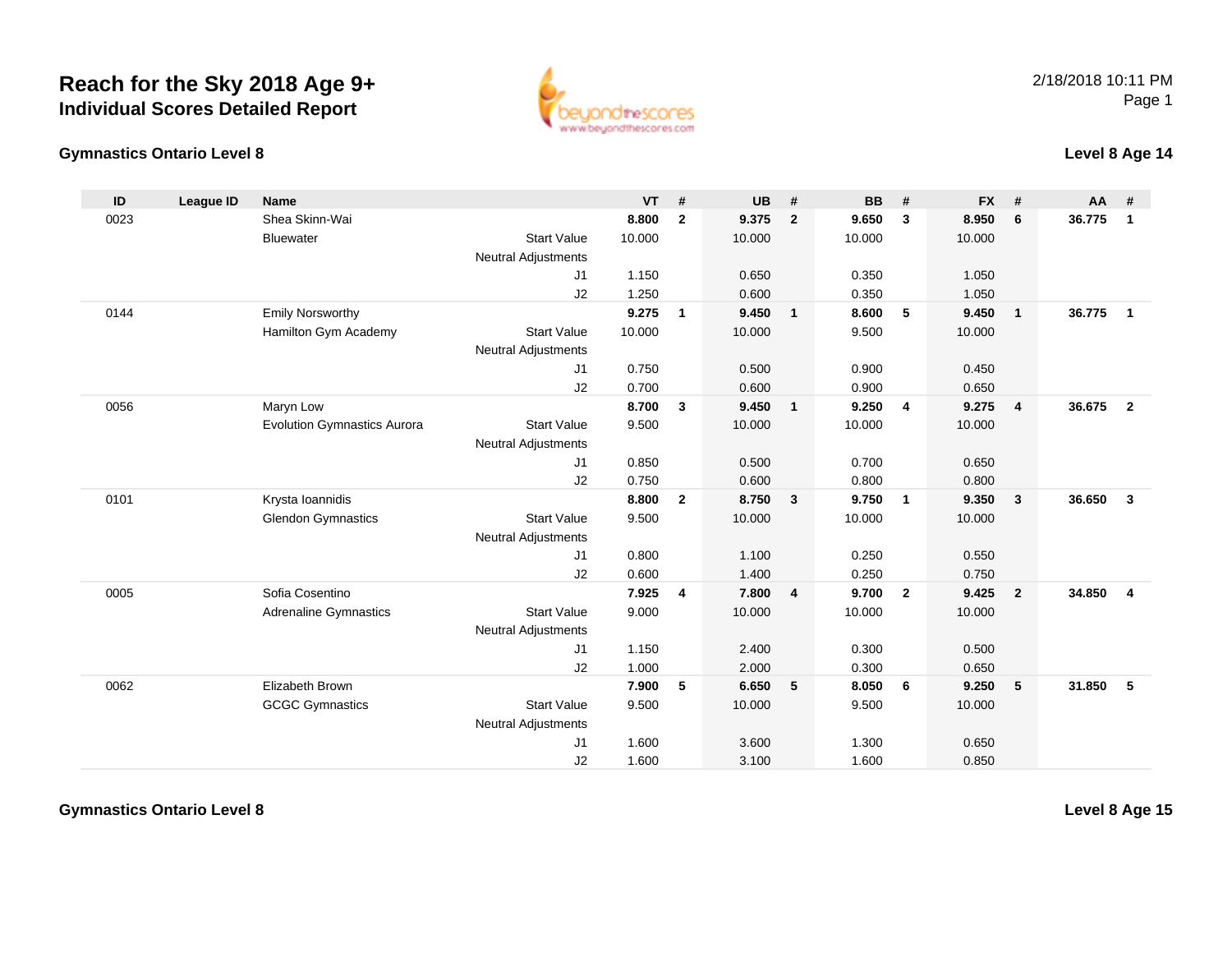

| ID   | League ID | Name                      |                     | <b>VT</b> | #            | <b>UB</b> | #            | <b>BB</b> | #                       | $FX$ # |                         | AA     | #              |
|------|-----------|---------------------------|---------------------|-----------|--------------|-----------|--------------|-----------|-------------------------|--------|-------------------------|--------|----------------|
| 0105 |           | Hanna Palubeski           |                     | 8.800     | 3            | 9.650     | $\mathbf{1}$ | 8.975     | $\overline{1}$          | 9.550  | $\overline{\mathbf{1}}$ | 36.975 | $\mathbf{1}$   |
|      |           | <b>Glendon Gymnastics</b> | <b>Start Value</b>  | 9.500     |              | 10.000    |              | 10.000    |                         | 10.000 |                         |        |                |
|      |           |                           | Neutral Adjustments |           |              |           |              |           |                         |        |                         |        |                |
|      |           |                           | J <sub>1</sub>      | 0.650     |              | 0.300     |              | 1.100     |                         | 0.450  |                         |        |                |
|      |           |                           | J2                  | 0.750     |              | 0.400     |              | 0.950     |                         | 0.450  |                         |        |                |
| 0104 |           | Ashley Malcolm            |                     | 9.400     | 1            | 8.950     | 3            | 8.875     | $\overline{2}$          | 9.200  | $\overline{\mathbf{3}}$ | 36.425 | $\overline{2}$ |
|      |           | <b>Glendon Gymnastics</b> | <b>Start Value</b>  | 10.000    |              | 10.000    |              | 10.000    |                         | 10.000 |                         |        |                |
|      |           |                           | Neutral Adjustments |           |              |           |              |           |                         |        |                         |        |                |
|      |           |                           | J1                  | 0.600     |              | 1.100     |              | 1.050     |                         | 0.700  |                         |        |                |
|      |           |                           | J2                  | 0.600     |              | 1.000     |              | 1.200     |                         | 0.900  |                         |        |                |
| 0188 |           | <b>Catherine Sing</b>     |                     | 9.125     | $\mathbf{2}$ | 9.000     | $\mathbf{2}$ | 8.525     | $\overline{\mathbf{3}}$ | 9.375  | $\overline{\mathbf{2}}$ | 36.025 | 3              |
|      |           | Markham Gymnastics Club   | <b>Start Value</b>  | 10.000    |              | 9.500     |              | 10.000    |                         | 10.000 |                         |        |                |
|      |           |                           | Neutral Adjustments |           |              |           |              |           |                         |        |                         |        |                |
|      |           |                           | J <sub>1</sub>      | 0.850     |              | 0.500     |              | 1.500     |                         | 0.600  |                         |        |                |
|      |           |                           | J2                  | 0.900     |              | 0.500     |              | 1.450     |                         | 0.650  |                         |        |                |
| 0183 |           | Allyson* Chung            |                     | 8.400     | 4            |           |              |           |                         | 9.125  | $\overline{4}$          | 17.525 | -4             |
|      |           | Markham Gymnastics Club   | <b>Start Value</b>  | 9.000     |              |           |              |           |                         | 10.000 |                         |        |                |
|      |           |                           | Neutral Adjustments |           |              |           |              |           |                         |        |                         |        |                |
|      |           |                           | J <sub>1</sub>      | 0.550     |              |           |              |           |                         | 0.900  |                         |        |                |
|      |           |                           | J2                  | 0.650     |              |           |              |           |                         | 0.850  |                         |        |                |

### **Gymnastics Ontario Level 8**

## **Level 8 Age 16+**

| ID   | League ID | Name                      |                            | $VT$ # |                | <b>UB</b> | #                       | <b>BB</b> | #                       | <b>FX</b> | #                       | $AA$ # |                |
|------|-----------|---------------------------|----------------------------|--------|----------------|-----------|-------------------------|-----------|-------------------------|-----------|-------------------------|--------|----------------|
| 0102 |           | Denia Kasikovic           |                            | 8.975  | $\overline{2}$ | 9.400     | $\overline{\mathbf{2}}$ | 9.500     |                         | 9.300     | 3                       | 37.175 |                |
|      |           | <b>Glendon Gymnastics</b> | <b>Start Value</b>         | 9.500  |                | 10.000    |                         | 10.000    |                         | 10.000    |                         |        |                |
|      |           |                           | <b>Neutral Adjustments</b> |        |                |           |                         |           |                         |           |                         |        |                |
|      |           |                           | J1                         | 0.550  |                | 0.500     |                         | 0.500     |                         | 0.650     |                         |        |                |
|      |           |                           | J2                         | 0.500  |                | 0.700     |                         | 0.500     |                         | 0.750     |                         |        |                |
| 0190 |           | Sandra Zeni               |                            | 8.825  | 4              | 9.600     |                         | 9.400     | $\overline{\mathbf{2}}$ | 9.125     | 6                       | 36.950 | $\overline{2}$ |
|      |           | Markham Gymnastics Club   | <b>Start Value</b>         | 10.000 |                | 10.000    |                         | 10.000    |                         | 10.000    |                         |        |                |
|      |           |                           | <b>Neutral Adjustments</b> |        |                |           |                         |           |                         |           |                         |        |                |
|      |           |                           | J1                         | 1.300  |                | 0.350     |                         | 0.650     |                         | 0.800     |                         |        |                |
|      |           |                           | J2                         | 1.050  |                | 0.450     |                         | 0.550     |                         | 0.950     |                         |        |                |
| 0208 |           | Olivia Moffett            |                            | 9.025  | $\mathbf 1$    | 9.250 4   |                         | 9.150     | $\overline{\mathbf{3}}$ | 9.425     | $\overline{\mathbf{1}}$ | 36.850 | 3              |
|      |           | Scarborough Gym Elites    | <b>Start Value</b>         | 10.000 |                | 10.000    |                         | 10.000    |                         | 10.000    |                         |        |                |
|      |           |                           | <b>Neutral Adjustments</b> |        |                |           |                         |           |                         |           |                         |        |                |
|      |           |                           | J <sub>1</sub>             | 0.900  |                | 0.650     |                         | 0.850     |                         | 0.500     |                         |        |                |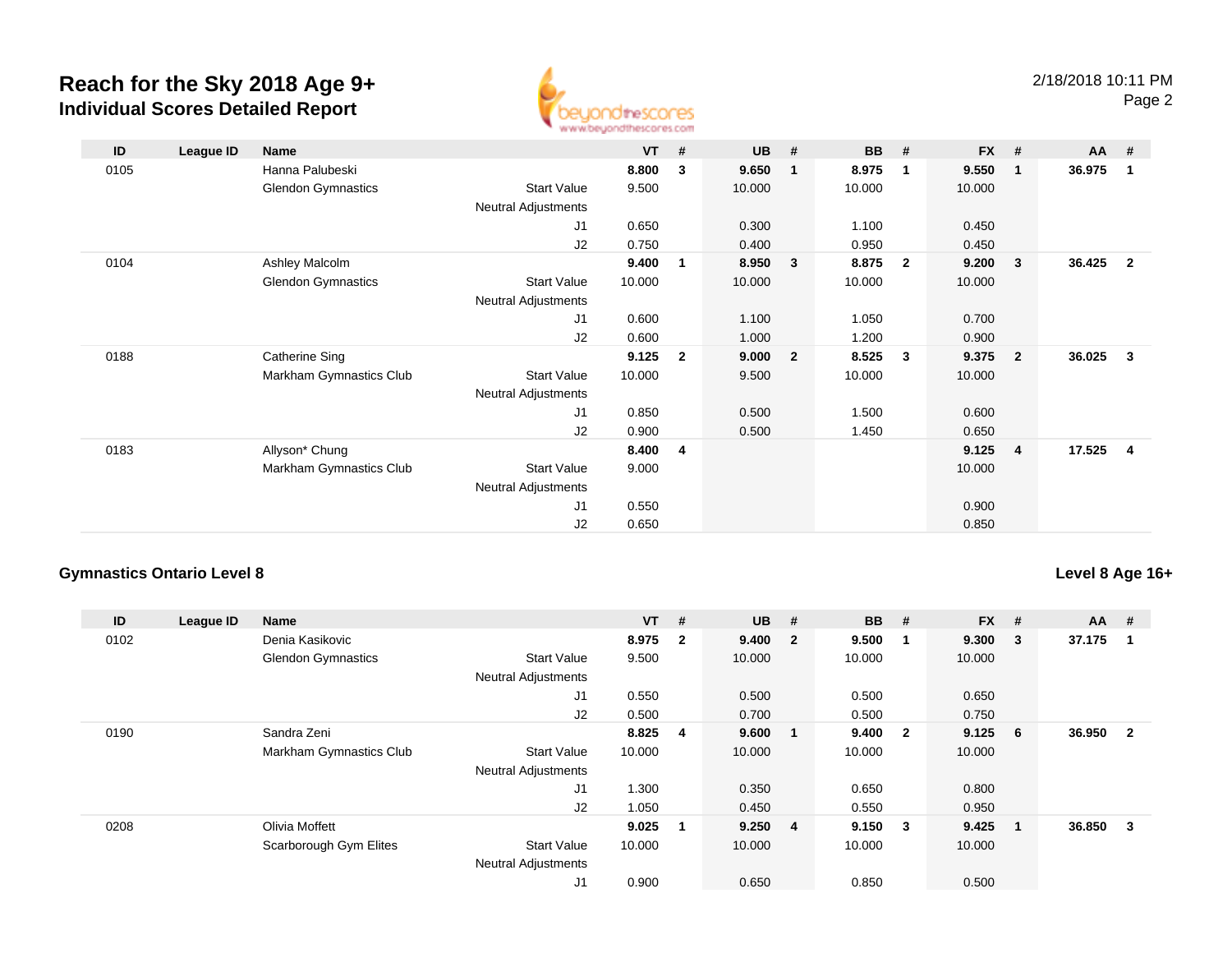

|      |                                    | J2                         | 1.050  |     | 0.850   | 0.850  |    | 0.650     |                         |          |                |
|------|------------------------------------|----------------------------|--------|-----|---------|--------|----|-----------|-------------------------|----------|----------------|
| 0234 | Julianne Bica                      |                            | 8.750  | 5   | 9.350 3 | 8.900  | -4 | $9.325$ 2 |                         | 36.325   | $\overline{4}$ |
|      | <b>Tumblers</b>                    | <b>Start Value</b>         | 9.500  |     | 10.000  | 10.000 |    | 10.000    |                         |          |                |
|      |                                    | <b>Neutral Adjustments</b> |        |     |         |        |    |           |                         |          |                |
|      |                                    | J1                         | 0.850  |     | 0.600   | 1.000  |    | 0.600     |                         |          |                |
|      |                                    | J2                         | 0.650  |     | 0.700   | 1.200  |    | 0.750     |                         |          |                |
| 0167 | Vanessa Vongnhay                   |                            | 8.950  | 3   | 7.400 6 | 8.300  | 5  | 9.200     | $\overline{\mathbf{4}}$ | 33.850 5 |                |
|      | Kitchener-Waterloo Gymnastics      | <b>Start Value</b>         | 10.000 |     | 8.900   | 9.500  |    | 10.000    |                         |          |                |
|      |                                    | <b>Neutral Adjustments</b> |        |     |         |        |    |           |                         |          |                |
|      |                                    | J <sub>1</sub>             | 1.050  |     | 1.500   | 1.300  |    | 0.900     |                         |          |                |
|      |                                    | J2                         | 1.050  |     | 1.500   | 1.100  |    | 0.700     |                         |          |                |
| 0057 | Sarah Nguyen                       |                            | 8.225  | - 6 | 8.000 5 | 7.575  | 6  | 9.175 5   |                         | 32.975 6 |                |
|      | <b>Evolution Gymnastics Aurora</b> | <b>Start Value</b>         | 9.500  |     | 10.000  | 9.200  |    | 10.000    |                         |          |                |
|      |                                    | <b>Neutral Adjustments</b> |        |     |         |        |    |           |                         |          |                |
|      |                                    | J1                         | 1.250  |     | 2.100   | 1.700  |    | 0.900     |                         |          |                |
|      |                                    | J2                         | 1.300  |     | 1.900   | 1.550  |    | 0.750     |                         |          |                |

#### **Gymnastics Ontario Level 8**

**Level 8 Age 13**

| ID   | League ID | <b>Name</b>               |                            | <b>VT</b> | #            | <b>UB</b> | #                       | <b>BB</b> | #              | <b>FX</b> | #              | <b>AA</b> | - #            |
|------|-----------|---------------------------|----------------------------|-----------|--------------|-----------|-------------------------|-----------|----------------|-----------|----------------|-----------|----------------|
| 0095 |           | Ava Stewart               |                            | 9.100     | 1            | 9.550     | - 1                     | 9.575     | $\mathbf 1$    | 9.650     | 1              | 37.875    | -1             |
|      |           | <b>Gemini Gymnastics</b>  | <b>Start Value</b>         | 10.000    |              | 10.000    |                         | 10.000    |                | 10.000    |                |           |                |
|      |           |                           | Neutral Adjustments        |           |              |           |                         |           |                |           |                |           |                |
|      |           |                           | J1                         | 0.950     |              | 0.400     |                         | 0.450     |                | 0.400     |                |           |                |
|      |           |                           | J <sub>2</sub>             | 0.850     |              | 0.500     |                         | 0.400     |                | 0.300     |                |           |                |
| 0008 |           | Simona Marchetti          |                            | 8.850     | 3            | 9.325     | $\overline{\mathbf{2}}$ | 9.550     | $\overline{2}$ | 9.475     | 4              | 37.200    | $\overline{2}$ |
|      |           | Adrenaline Gymnastics     | <b>Start Value</b>         | 9.500     |              | 10.000    |                         | 10.000    |                | 10.000    |                |           |                |
|      |           |                           | Neutral Adjustments        |           |              |           |                         |           |                |           |                |           |                |
|      |           |                           | J1                         | 0.600     |              | 0.700     |                         | 0.450     |                | 0.500     |                |           |                |
|      |           |                           | J <sub>2</sub>             | 0.700     |              | 0.650     |                         | 0.450     |                | 0.550     |                |           |                |
| 0099 |           | Erica Gibson              |                            | 8.725     | 4            | 8.925     | $\overline{\mathbf{3}}$ | 8.900     | 5              | 9.575     | $\overline{2}$ | 36.125    | 3              |
|      |           | <b>Glendon Gymnastics</b> | <b>Start Value</b>         | 9.500     |              | 10.000    |                         | 10.000    |                | 10.000    |                |           |                |
|      |           |                           | <b>Neutral Adjustments</b> |           |              |           |                         |           |                |           |                |           |                |
|      |           |                           | J <sub>1</sub>             | 0.800     |              | 1.100     |                         | 1.000     |                | 0.400     |                |           |                |
|      |           |                           | J <sub>2</sub>             | 0.750     |              | 1.050     |                         | 1.200     |                | 0.450     |                |           |                |
| 0232 |           | Jessica Mallett           |                            | 9.000     | $\mathbf{2}$ | 8.125     | $\overline{7}$          | 9.125     | $\overline{4}$ | 9.550     | 3              | 35.800    | 4              |
|      |           | Tumblers                  | <b>Start Value</b>         | 10.000    |              | 10.000    |                         | 10.000    |                | 10.000    |                |           |                |
|      |           |                           | Neutral Adjustments        |           |              |           |                         |           |                |           |                |           |                |
|      |           |                           | J <sub>1</sub>             | 1.100     |              | 1.950     |                         | 0.950     |                | 0.400     |                |           |                |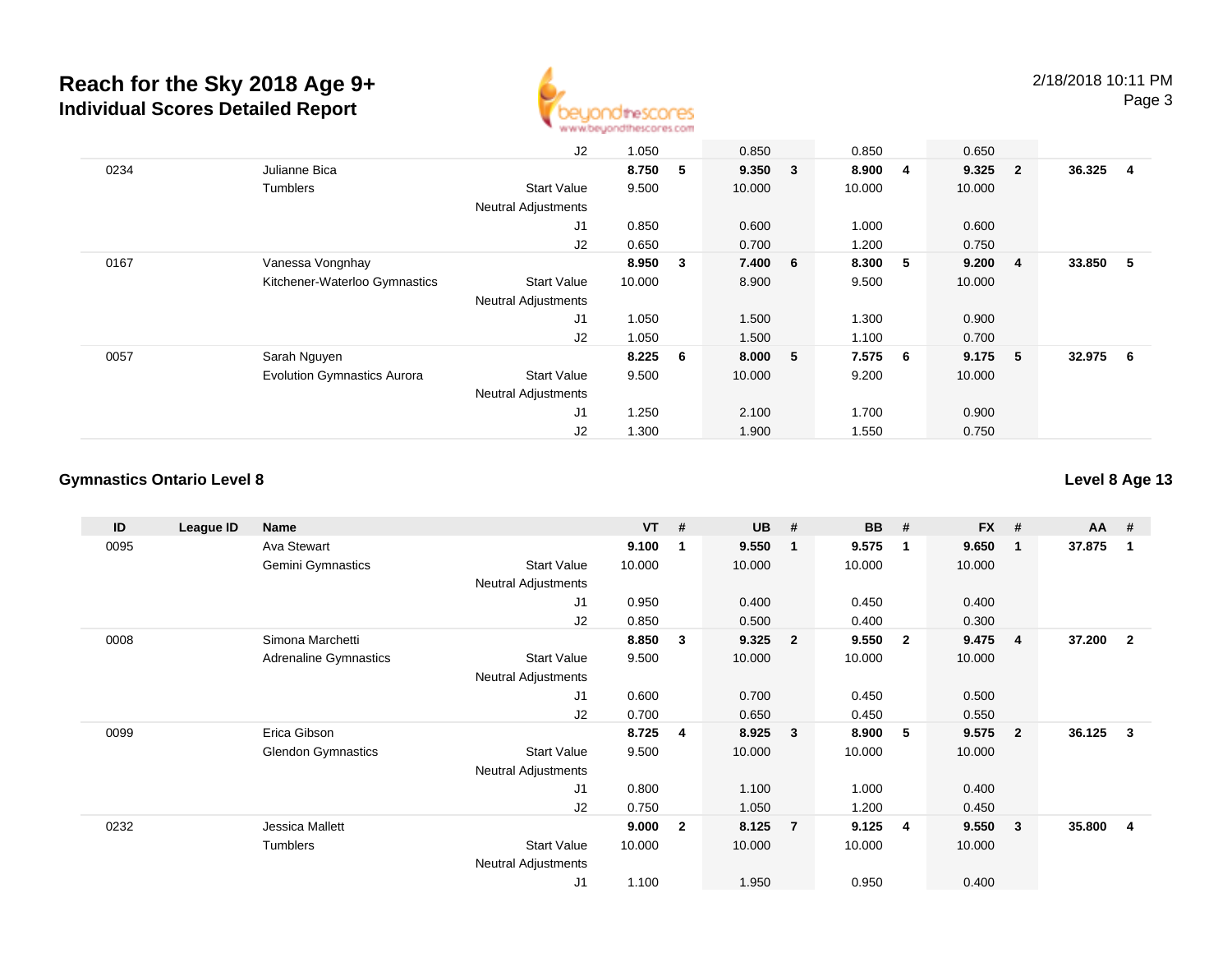

| 35.050<br>- 5            |
|--------------------------|
|                          |
|                          |
|                          |
|                          |
|                          |
|                          |
| 34.875<br>- 6            |
|                          |
|                          |
|                          |
|                          |
| 34.675<br>$\overline{7}$ |
|                          |
|                          |
|                          |
|                          |
| 34.400<br>- 8            |
|                          |
|                          |
|                          |
|                          |
|                          |

### **Gymnastics Ontario Level 8**

#### **Level 8 Age 11-12**

| ID   | League ID | <b>Name</b>                  |                            | $VT$ # |                         | <b>UB</b> | #                       | <b>BB</b> | #                       | <b>FX</b> | # | $AA$ # |                |
|------|-----------|------------------------------|----------------------------|--------|-------------------------|-----------|-------------------------|-----------|-------------------------|-----------|---|--------|----------------|
| 0079 |           | Meagan Kennedy               |                            | 9.025  | $\overline{2}$          | 9.475     | $\blacksquare$          | 9.700     | -1                      | 9.600     | 3 | 37.800 |                |
|      |           | Gemini Gymnastics            | <b>Start Value</b>         | 10.000 |                         | 10.000    |                         | 10.000    |                         | 10.000    |   |        |                |
|      |           |                              | <b>Neutral Adjustments</b> |        |                         |           |                         |           |                         |           |   |        |                |
|      |           |                              | J1                         | 0.850  |                         | 0.550     |                         | 0.300     |                         | 0.300     |   |        |                |
|      |           |                              | J2                         | 1.100  |                         | 0.500     |                         | 0.300     |                         | 0.500     |   |        |                |
| 0073 |           | Nyah Creary                  |                            | 9.075  |                         | 9.125     | $\overline{\mathbf{2}}$ | 9.225     | -4                      | 9.650     |   | 37.075 | $\overline{2}$ |
|      |           | Gemini Gymnastics            | <b>Start Value</b>         | 10.000 |                         | 10.000    |                         | 10.000    |                         | 10.000    |   |        |                |
|      |           |                              | <b>Neutral Adjustments</b> |        |                         |           |                         |           |                         |           |   |        |                |
|      |           |                              | J <sub>1</sub>             | 0.950  |                         | 0.900     |                         | 0.850     |                         | 0.300     |   |        |                |
|      |           |                              | J2                         | 0.900  |                         | 0.850     |                         | 0.700     |                         | 0.400     |   |        |                |
| 0112 |           | Jade Dawkins                 |                            | 8.650  | $\overline{\mathbf{3}}$ | 8.975 5   |                         | 9.475     | $\overline{\mathbf{2}}$ | 9.275     | 4 | 36.375 | 3              |
|      |           | <b>Gold Medal Gymnastics</b> | <b>Start Value</b>         | 9.800  |                         | 10.000    |                         | 10.000    |                         | 10.000    |   |        |                |
|      |           |                              | <b>Neutral Adjustments</b> |        |                         |           |                         |           |                         |           |   |        |                |
|      |           |                              | J1                         | 1.100  |                         | 1.100     |                         | 0.550     |                         | 0.700     |   |        |                |